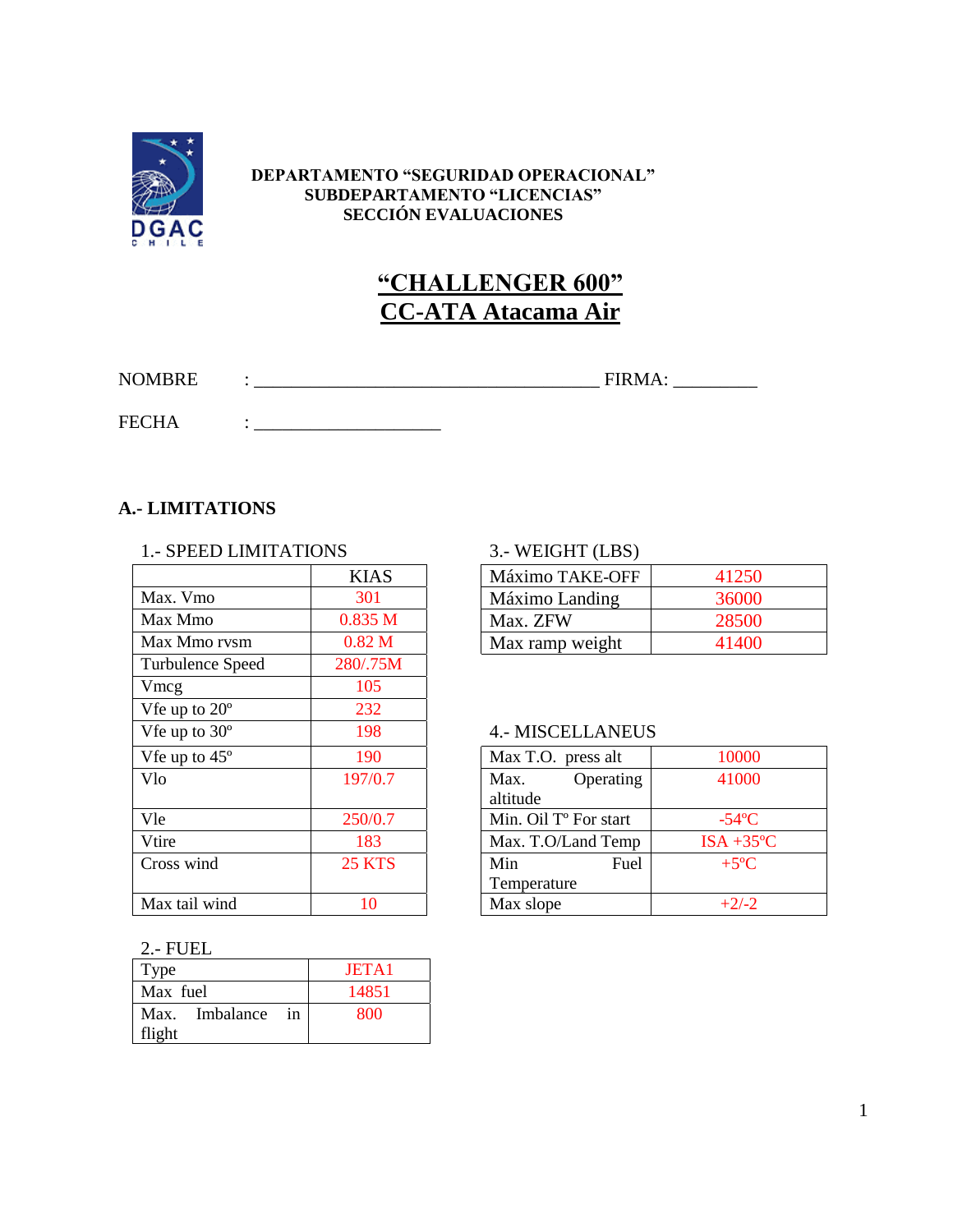# **B.- Emergencies Procedures**

# **1.- DOUBLE ENGINE FAILURE**

| ADG                                                                | <b>CHECK DEPLOYED</b>          |  |
|--------------------------------------------------------------------|--------------------------------|--|
| If not deployed, pull man release for at least 1 second then stow. |                                |  |
| Airspeed                                                           | REDUCE IMMEDIATELY TO 250 KIAS |  |
| Hydraulic 3B pump                                                  | <b>CHECK OPERATING</b>         |  |
| If cabin altitude requires:                                        |                                |  |
| Oxygen masks                                                       | ON/100%/EMERGENCY              |  |
| Emergency descent                                                  | <b>INITIATE IF NECESARY</b>    |  |

# **2. - ENGINE FIRE OR SEVERE DAMAGE (AFFECTED ENGINE)**

| Thrust Lever                                   | <b>SHUTOFF</b>        |  |
|------------------------------------------------|-----------------------|--|
| Engine Fire Push                               | <b>PUSH</b>           |  |
| IN FLT START (operating engine)                | <b>ON IF REQUIRED</b> |  |
| Affected side ignition                         | OFF                   |  |
| Affected side fuel pump switch light PRESS OUT |                       |  |
| If warning persist                             |                       |  |
| <b>Bottle 1</b>                                | <b>DISCHARGE</b>      |  |
| If warning persist after 30 seconds            |                       |  |
| Bottle 2                                       | <b>DISCHARGE</b>      |  |
|                                                |                       |  |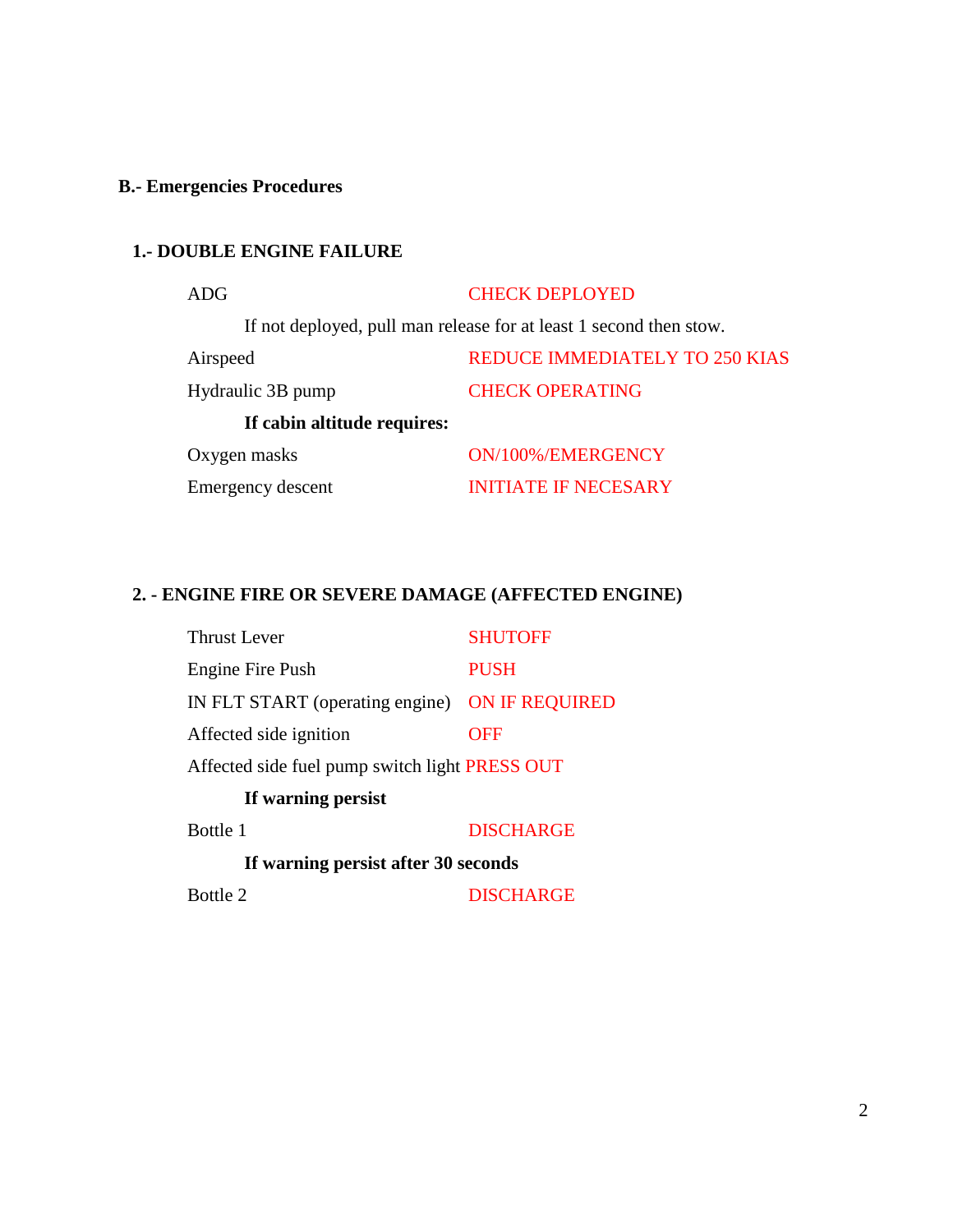### **3. – APU FIRE**

| <b>APU FIRE PUSH</b> | <b>PUSH</b> |
|----------------------|-------------|
| <b>APU</b>           | <b>STOP</b> |

### **4. – THRUST REVERSER DEPLOYMENT IN FLIGHT**

| Autopilot         | <b>DISENGAGE</b>    |
|-------------------|---------------------|
| Unaffected engine | <b>APPLY THRUST</b> |

# **To maintain flight path airspeed below 180 KIAS**

AFEECTED ENGINE

Thrust lever LOW IDLE

#### **5. – DOUBLE GENERATOR FAILURE**

**If not deployed, pull man release for at least 1 second then stow.**

| Airspeed          | 250 KIAS MAX. |
|-------------------|---------------|
| <b>Emer Press</b> | <b>ON</b>     |

#### **6. – RAPID LOSS OF CABIN PRESSURE**

| Oxygen masks       | ON, 100%         |
|--------------------|------------------|
| Passenger oxygen   | DEPLOYED.        |
| Crew communication | <b>ESTABLISH</b> |